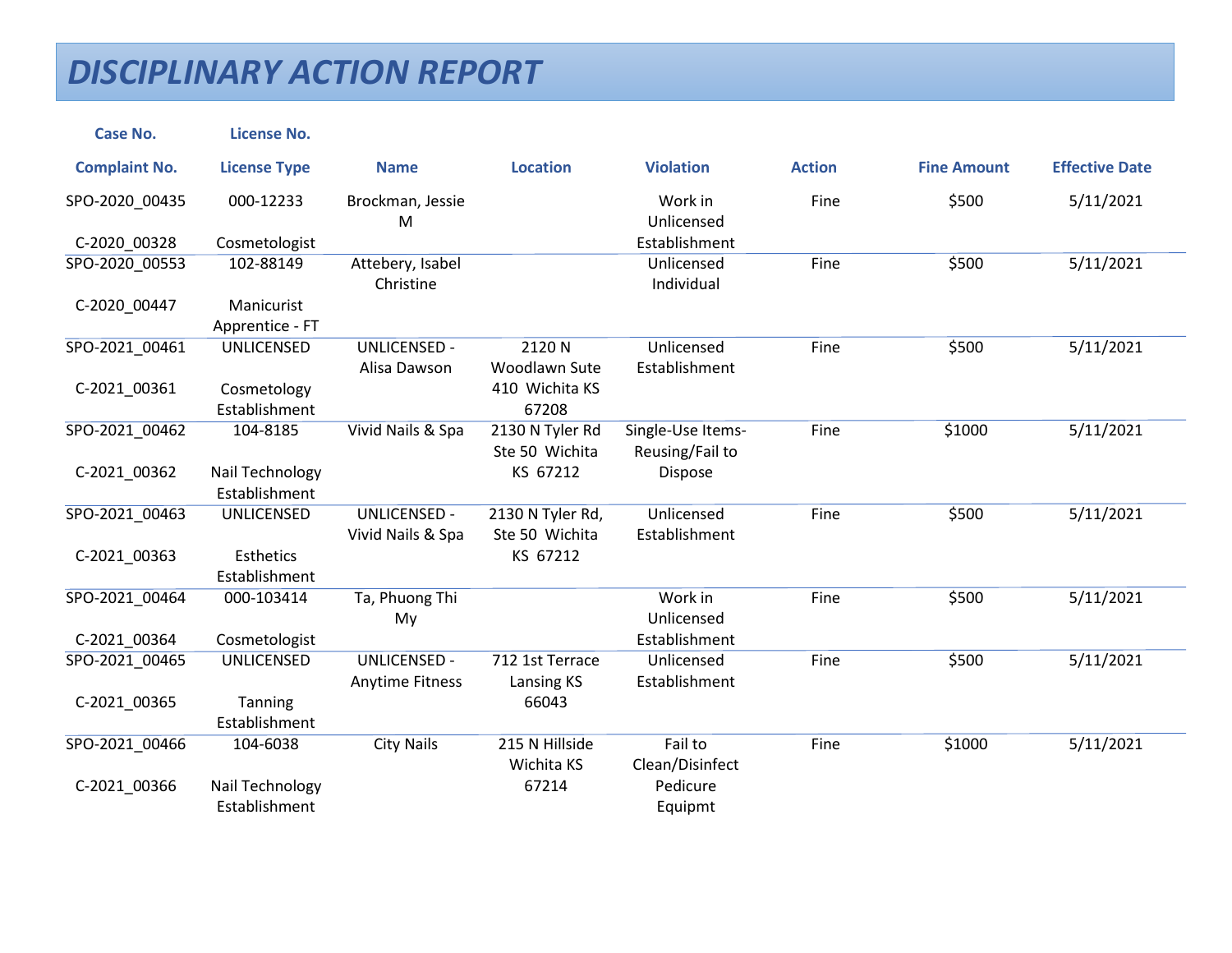| <b>Case No.</b>      | <b>License No.</b>               |                                    |                                     |                                      |               |                    |                       |
|----------------------|----------------------------------|------------------------------------|-------------------------------------|--------------------------------------|---------------|--------------------|-----------------------|
| <b>Complaint No.</b> | <b>License Type</b>              | <b>Name</b>                        | <b>Location</b>                     | <b>Violation</b>                     | <b>Action</b> | <b>Fine Amount</b> | <b>Effective Date</b> |
| SPO-2021_00466       | 104-6038                         | <b>City Nails</b>                  | 215 N Hillside<br>Wichita KS        | Single-Use Items-<br>Reusing/Fail to | Fine          | \$1000             | 5/11/2021             |
| C-2021_00366         | Nail Technology<br>Establishment |                                    | 67214                               | Dispose                              |               |                    |                       |
| SPO-2021_00467       | 850-9655                         | Greatlife Golf &<br>Fitness - YWCA | 225 SW 12th St.<br>Topeka KS        | No Verification<br>of Training       | Fine          | \$500              | 5/11/2021             |
| C-2021_00367         | Tanning<br>Establishment         |                                    | 66612                               |                                      |               |                    |                       |
| SPO-2021_00469       | 004-9492                         | <b>Moxy Hair</b><br>Studio, LLC    | 3703 SW<br><b>Burlingame Rd</b>     | Fail to<br>Clean/Disinfect           | Fine          | \$500              | 5/11/2021             |
| C-2021_00369         | Cosmetology<br>Establishment     |                                    | Suite 400<br>Topeka KS<br>66614     | Pedicure<br>Equipmt                  |               |                    |                       |
| SPO-2021_00470       | 850-10022                        | <b>Planet Fitness</b><br>Topeka    | 2190 SW<br>Wanamaker Rd             | No Verification<br>of Training       | Fine          | \$500              | 5/11/2021             |
| C-2021_00370         | Tanning<br>Establishment         |                                    | Ste B Topeka KS<br>66614            |                                      |               |                    |                       |
| SPO-2021_00471       | 004-99927                        | Salon 512                          | 512 Main St<br>Effingham KS         | Fail to<br>Clean/Disinfect           | Fine          | \$500              | 5/11/2021             |
| C-2021_00371         | Cosmetology<br>Establishment     |                                    | 66023                               | Pedicure<br>Equipmt                  |               |                    |                       |
| SPO-2021 00473       | 004-99946                        | <b>Yolo Nails</b>                  | 15630 Pinehurst<br>Dr Ste 3 Basehor | Single-Use Items-<br>Reusing/Fail to | Fine          | \$200              | 5/11/2021             |
| C-2021_00373         | Cosmetology<br>Establishment     |                                    | KS 66007                            | Dispose                              |               |                    |                       |
| SPO-2021 00474       | 004-12867                        | Red Door Salon                     | 2521 Ave D<br>Wilson KS 67490       | Single-Use Items-<br>Reusing/Fail to | Fine          | \$500              | 5/11/2021             |
| C-2021 00374         | Cosmetology<br>Establishment     |                                    |                                     | Dispose                              |               |                    |                       |
| SPO-2021_00475       | 004-13197                        | Salon One                          | 1346 Westloop<br>Place Manhattan    | Fail to<br>Clean/Disinfect           | Fine          | \$500              | 5/11/2021             |
| C-2021_00375         | Cosmetology<br>Establishment     |                                    | KS 66502                            | Pedicure<br>Equipmt                  |               |                    |                       |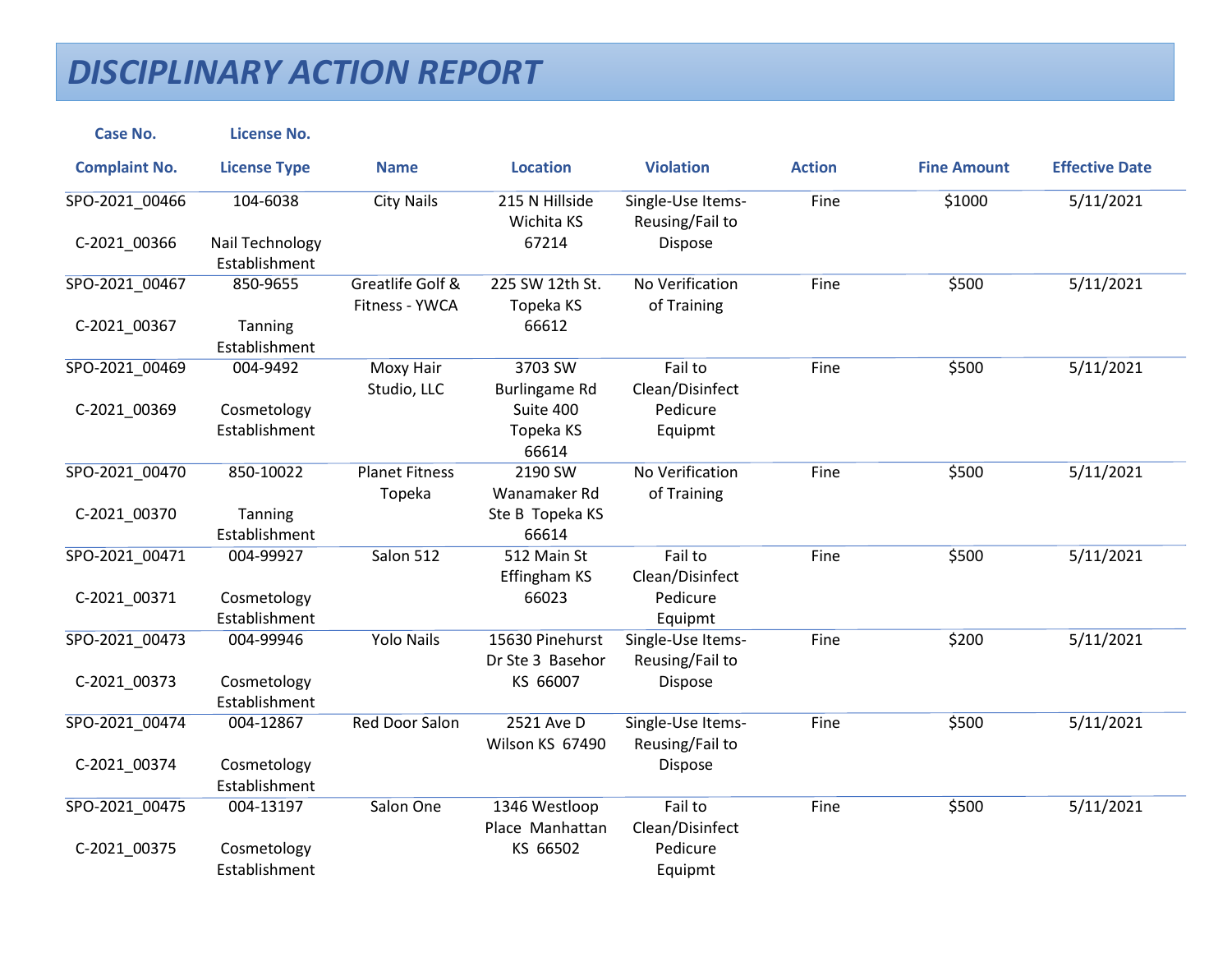| <b>Case No.</b>      | <b>License No.</b>               |                                        |                                    |                                      |               |                    |                       |
|----------------------|----------------------------------|----------------------------------------|------------------------------------|--------------------------------------|---------------|--------------------|-----------------------|
| <b>Complaint No.</b> | <b>License Type</b>              | <b>Name</b>                            | <b>Location</b>                    | <b>Violation</b>                     | <b>Action</b> | <b>Fine Amount</b> | <b>Effective Date</b> |
| SPO-2021_00475       | 004-13197                        | Salon One                              | 1346 Westloop<br>Place Manhattan   | Single-Use Items-<br>Reusing/Fail to | Fine          | \$500              | 5/11/2021             |
| C-2021 00375         | Cosmetology<br>Establishment     |                                        | KS 66502                           | Dispose                              |               |                    |                       |
| SPO-2021_00476       | 850-9970                         | <b>Natural Beauty</b><br>Tanning & Spa | 1823 S 9th St<br>Salina KS 67401   | No Tanning<br>Device Operator        | Fine          | \$500              | 5/11/2021             |
| C-2021_00376         | Tanning<br>Establishment         |                                        |                                    |                                      |               |                    |                       |
| SPO-2021_00477       | 104-8327                         | Fancy Nails &<br>Spa                   | 925 Main St<br>Parsons KS          | Fail to<br>Clean/Disinfect           | Fine          | \$500              | 5/11/2021             |
| C-2021_00377         | Nail Technology<br>Establishment |                                        | 67357                              | Pedicure<br>Equipmt                  |               |                    |                       |
| SPO-2021 00478       | 004-98908                        | <b>Serenity Salon</b>                  | 3320 Main<br>Parsons KS            | Fail to<br>Clean/Disinfect           | Fine          | \$500              | 5/11/2021             |
| C-2021_00378         | Cosmetology<br>Establishment     |                                        | 67357                              | Pedicure<br>Equipmt                  |               |                    |                       |
| SPO-2021 00479       | 004-7644                         | <b>Shear Class</b>                     | 2453 W Main St<br>Chanute KS       | Fail to<br>Clean/Disinfect           | Fine          | \$500              | 5/11/2021             |
| C-2021_00379         | Cosmetology<br>Establishment     |                                        | 66720                              | Pedicure<br>Equipmt                  |               |                    |                       |
| SPO-2021 00480       | 004-100147                       | <b>Beauty Brands</b>                   | 3514 Clinton<br>Pkwy Ste J         | Fail to<br>Clean/Disinfect           | Fine          | \$500              | 5/11/2021             |
| C-2021_00380         | Cosmetology<br>Establishment     |                                        | Lawrence KS<br>66047               | Pedicure<br>Equipmt                  |               |                    |                       |
| SPO-2021 00481       | 004-99282                        | Bella Salon & Day<br>Spa               | 5515 SW 21st St<br>Ste A Topeka KS | Fail to<br>Clean/Disinfect           | Fine          | \$1000             | 5/11/2021             |
| C-2021_00381         | Cosmetology<br>Establishment     |                                        | 66604                              | Pedicure<br>Equipmt                  |               |                    |                       |
| SPO-2021 00482       | 004-7790                         | <b>Style Productions</b>               | 120 E. 6th<br>Concordia KS         | Single-Use Items-<br>Reusing/Fail to | Fine          | \$500              | 5/11/2021             |
| C-2021_00382         | Cosmetology<br>Establishment     |                                        | 66901                              | Dispose                              |               |                    |                       |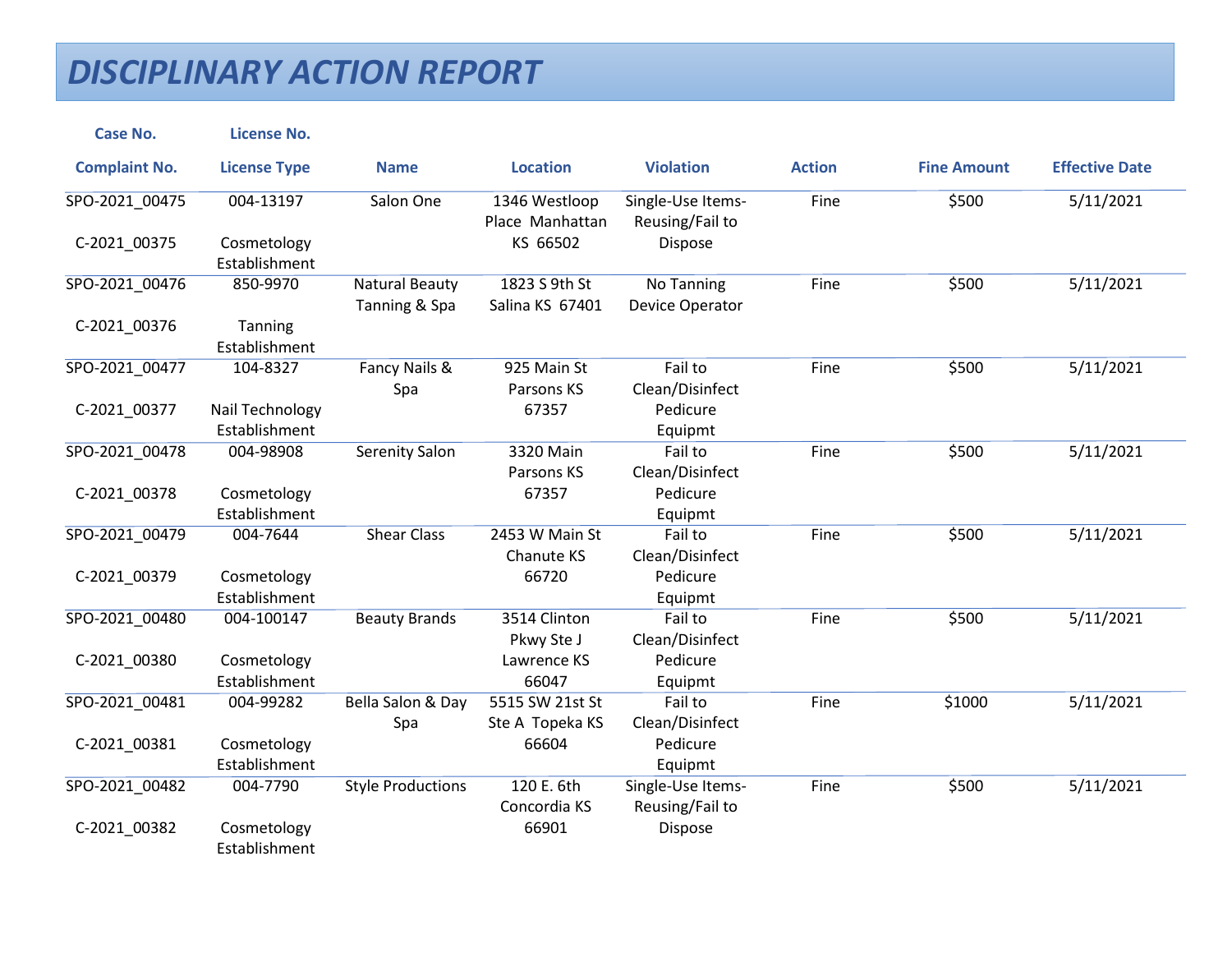| <b>Case No.</b>      | <b>License No.</b>               |                              |                                   |                                      |               |                    |                       |
|----------------------|----------------------------------|------------------------------|-----------------------------------|--------------------------------------|---------------|--------------------|-----------------------|
| <b>Complaint No.</b> | <b>License Type</b>              | <b>Name</b>                  | <b>Location</b>                   | <b>Violation</b>                     | <b>Action</b> | <b>Fine Amount</b> | <b>Effective Date</b> |
| SPO-2021_00484       | 004-99457                        | Anima Bella<br>Salon & Spa   | 16 S Main<br>Hutchinson KS        | Fail to<br>Clean/Disinfect           | Fine          | \$500              | 5/11/2021             |
| C-2021 00384         | Cosmetology<br>Establishment     |                              | 67501                             | Pedicure<br>Equipmt                  |               |                    |                       |
| SPO-2021 00485       | 004-99048                        | Studio 534                   | 534 Main Kiowa<br>KS 67070        | Single-Use Items-<br>Reusing/Fail to | Fine          | \$500              | 5/11/2021             |
| C-2021_00385         | Cosmetology<br>Establishment     |                              |                                   | Dispose                              |               |                    |                       |
| SPO-2021_00486       | 850-9907                         | <b>Anytime Fitness</b>       | 217 W 7th Ave<br>Ste A Augusta KS | <b>No</b><br>Disinfectant/Fail       | Fine          | \$250              | 5/11/2021             |
| C-2021_00386         | Tanning<br>Establishment         |                              | 67010                             | to Have<br>Approved                  |               |                    |                       |
| SPO-2021 00486       | 850-9907                         | <b>Anytime Fitness</b>       | 217 W 7th Ave<br>Ste A Augusta KS | No Verification<br>of Training       | Fine          | \$500              | 5/11/2021             |
| C-2021_00386         | Tanning<br>Establishment         |                              | 67010                             |                                      |               |                    |                       |
| SPO-2021_00487       | 004-11551                        | The Beauty Barn              | 811 Drumm St.<br>Kiowa KS 67070   | Single-Use Items-<br>Reusing/Fail to | Fine          | \$200              | 5/11/2021             |
| C-2021_00387         | Cosmetology<br>Establishment     |                              |                                   | Dispose                              |               |                    |                       |
| SPO-2021 00488       | 004-99645                        | The Cut Above                | 115 W Myrtle<br>Independence KS   | Single-Use Items-<br>Reusing/Fail to | Fine          | \$200              | 5/11/2021             |
| C-2021_00388         | Cosmetology<br>Establishment     |                              | 67301                             | Dispose                              |               |                    |                       |
| SPO-2021 00489       | 104-8000                         | <b>Sunrise Nail</b><br>Salon | 4600 W Kellogg<br>#261 Wichita KS | Single-Use Items-<br>Reusing/Fail to | Fine          | \$500              | 5/11/2021             |
| C-2021_00389         | Nail Technology<br>Establishment |                              | 67209                             | Dispose                              |               |                    |                       |
| SPO-2021 00490       | 004-10216                        | Salon Q, LLC                 | 230 N. Mosley,<br>Suite A Wichita | Single-Use Items-<br>Reusing/Fail to | Fine          | \$200              | 5/11/2021             |
| C-2021_00390         | Cosmetology<br>Establishment     |                              | KS 67202                          | Dispose                              |               |                    |                       |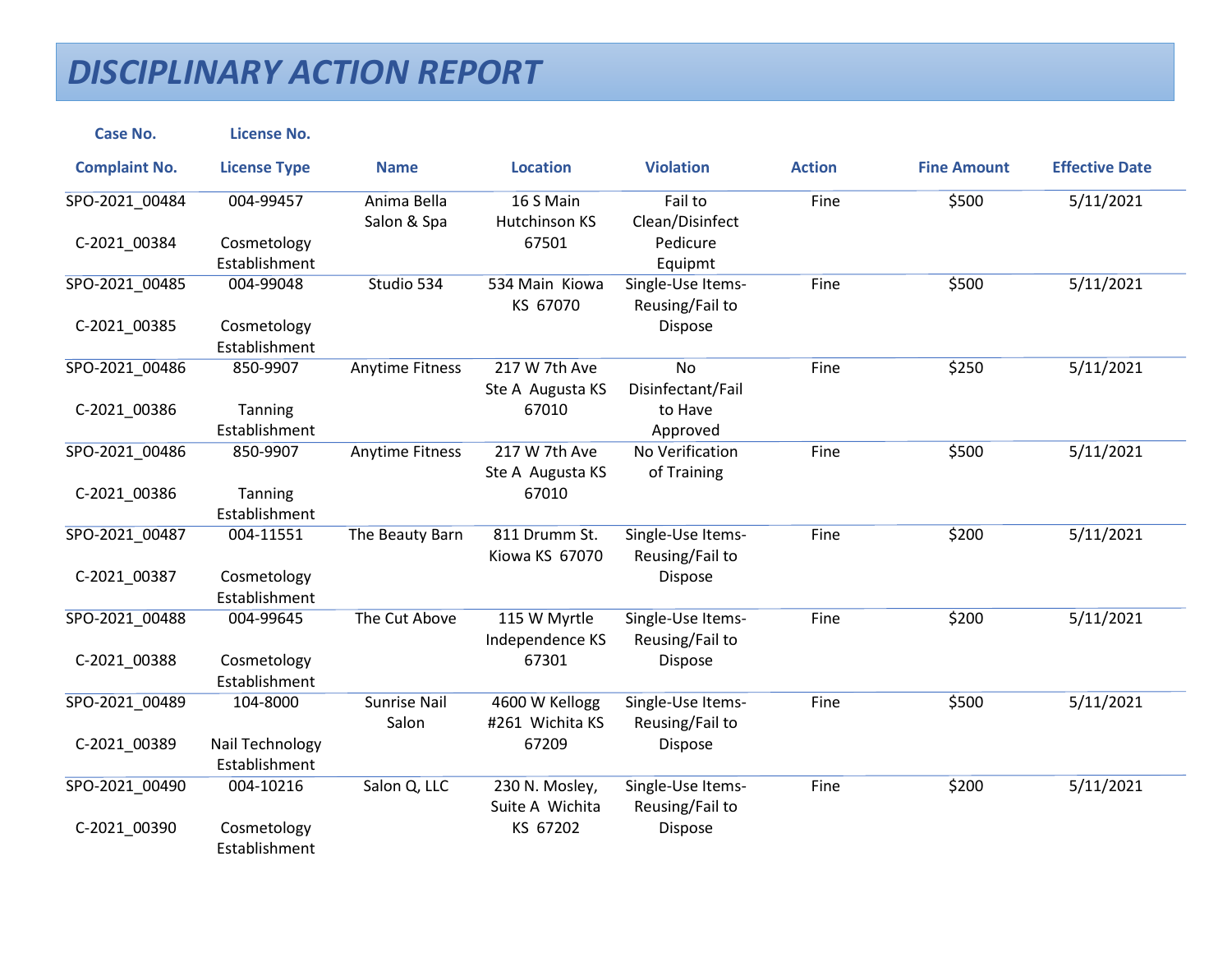| <b>Case No.</b>      | <b>License No.</b>  |                     |                  |                   |               |                    |                       |
|----------------------|---------------------|---------------------|------------------|-------------------|---------------|--------------------|-----------------------|
| <b>Complaint No.</b> | <b>License Type</b> | <b>Name</b>         | <b>Location</b>  | <b>Violation</b>  | <b>Action</b> | <b>Fine Amount</b> | <b>Effective Date</b> |
| SPO-2021_00490       | 004-10216           | Salon Q, LLC        | 230 N. Mosley,   | <b>No</b>         | Fine          | \$250              | 5/11/2021             |
|                      |                     |                     | Suite A Wichita  | Disinfectant/Fail |               |                    |                       |
| C-2021 00390         | Cosmetology         |                     | KS 67202         | to Have           |               |                    |                       |
|                      | Establishment       |                     |                  | Approved          |               |                    |                       |
| SPO-2021_00492       | 104-8183            | <b>Modern Nails</b> | 7563 State Ave   | Fail to           | Fine          | \$500              | 5/11/2021             |
|                      |                     |                     | Kansas City KS   | Clean/Disinfect   |               |                    |                       |
| C-2021_00392         | Nail Technology     |                     | 66112            | Pedicure          |               |                    |                       |
|                      | Establishment       |                     |                  | Equipmt           |               |                    |                       |
| SPO-2021_00492       | 104-8183            | <b>Modern Nails</b> | 7563 State Ave   | <b>No</b>         | Fine          | \$250              | 5/11/2021             |
|                      |                     |                     | Kansas City KS   | Disinfectant/Fail |               |                    |                       |
| C-2021_00392         | Nail Technology     |                     | 66112            | to Have           |               |                    |                       |
|                      | Establishment       |                     |                  | Approved          |               |                    |                       |
| SPO-2021 00494       | 104-7890            | <b>Tiara Nails</b>  | 10940 Parallel   | Single-Use Items- | Fine          | \$1000             | 5/11/2021             |
|                      |                     |                     | Pkwy Ste L       | Reusing/Fail to   |               |                    |                       |
| C-2021_00394         | Nail Technology     |                     | Kansas City KS   | Dispose           |               |                    |                       |
|                      | Establishment       |                     | 66109            |                   |               |                    |                       |
| SPO-2021 00495       | 104-7892            | <b>USA Nails</b>    | 2110 S 4th St    | Fail to           | Fine          | \$500              | 5/11/2021             |
|                      |                     |                     | Leavenworth KS   | Clean/Disinfect   |               |                    |                       |
| C-2021_00395         | Nail Technology     |                     | 66048            | Pedicure          |               |                    |                       |
|                      | Establishment       |                     |                  | Equipmt           |               |                    |                       |
| SPO-2021 00495       | 104-7892            | <b>USA Nails</b>    | 2110 S 4th St    | Single-Use Items- | Fine          | \$800              | 5/11/2021             |
|                      |                     |                     | Leavenworth KS   | Reusing/Fail to   |               |                    |                       |
| C-2021_00395         | Nail Technology     |                     | 66048            | Dispose           |               |                    |                       |
|                      | Establishment       |                     |                  |                   |               |                    |                       |
| SPO-2021 00502       | 104-8314            | AV Nail Spa         | 5021 W 117th St  | Single-Use Items- | Fine          | \$500              | 5/11/2021             |
|                      |                     | Leawood             | Leawood KS       | Reusing/Fail to   |               |                    |                       |
| C-2021_00402         | Nail Technology     |                     | 66211            | Dispose           |               |                    |                       |
|                      | Establishment       |                     |                  |                   |               |                    |                       |
| SPO-2021 00506       | 104-7971            | La Posh, A Nail     | 2100 N Rock Rd   | Fail to           | Fine          | \$500              | 5/11/2021             |
|                      |                     | <b>Boutique LLC</b> | Ste 500 Derby KS | Clean/Disinfect   |               |                    |                       |
| C-2021_00406         | Nail Technology     |                     | 67037            | Pedicure          |               |                    |                       |
|                      | Establishment       |                     |                  | Equipmt           |               |                    |                       |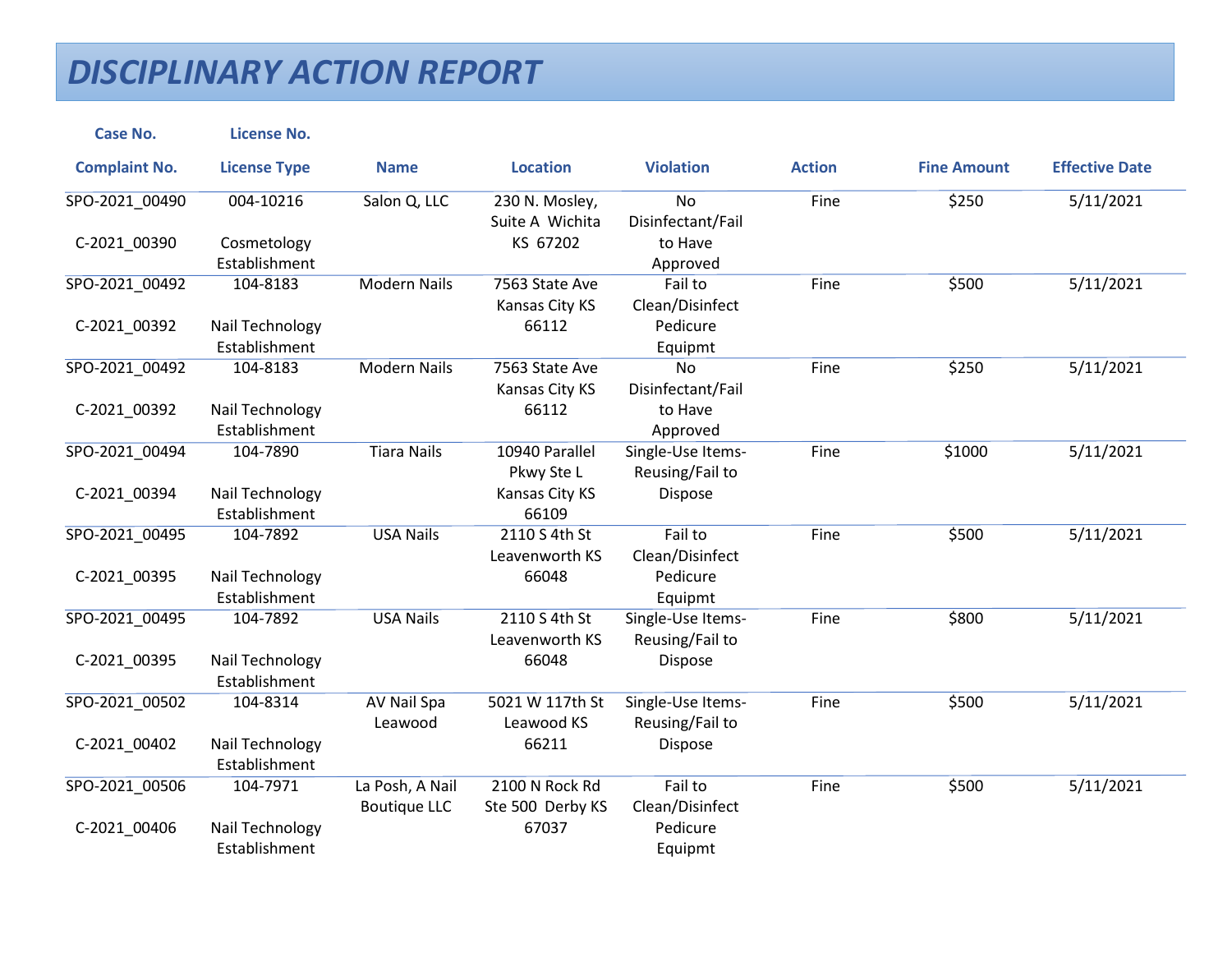| <b>Case No.</b>      | <b>License No.</b>               |                                        |                                    |                                      |               |                    |                       |
|----------------------|----------------------------------|----------------------------------------|------------------------------------|--------------------------------------|---------------|--------------------|-----------------------|
| <b>Complaint No.</b> | <b>License Type</b>              | <b>Name</b>                            | <b>Location</b>                    | <b>Violation</b>                     | <b>Action</b> | <b>Fine Amount</b> | <b>Effective Date</b> |
| SPO-2021_00506       | 104-7971                         | La Posh, A Nail<br><b>Boutique LLC</b> | 2100 N Rock Rd<br>Ste 500 Derby KS | Single-Use Items-<br>Reusing/Fail to | Fine          | \$1000             | 5/11/2021             |
| C-2021_00406         | Nail Technology<br>Establishment |                                        | 67037                              | Dispose                              |               |                    |                       |
| SPO-2021_00528       | 104-8249                         | Cute Nails Spa &<br>Wax                | 5710 Antioch Rd<br>Merriam KS      | Single-Use Items-<br>Reusing/Fail to | Fine          | \$500              | 5/11/2021             |
| C-2021_00426         | Nail Technology<br>Establishment |                                        | 66202                              | Dispose                              |               |                    |                       |
| SPO-2021_00531       | 104-8105                         | <b>Envy Organics</b>                   | 7700 E Kellogg Dr<br>Ste G-06C     | Single-Use Items-<br>Reusing/Fail to | Fine          | \$500              | 5/11/2021             |
| C-2021_00429         | Nail Technology<br>Establishment |                                        | Wichita KS<br>67207                | Dispose                              |               |                    |                       |
| SPO-2021 00533       | 004-99716                        | The Edge Salon<br>and Day Spa          | 412 E 30th Ave<br>Ste B            | Fail to<br>Clean/Disinfect           | Fine          | \$500              | 5/11/2021             |
| C-2021_00431         | Cosmetology<br>Establishment     |                                        | <b>Hutchinson KS</b><br>67502      | Pedicure<br>Equipmt                  |               |                    |                       |
| SPO-2021 00534       | 104-7980                         | <b>Charm Nails</b>                     | 5900 SW<br>Huntoon St Ste D        | Single-Use Items-<br>Reusing/Fail to | Fine          | \$300              | 5/11/2021             |
| C-2021_00432         | Nail Technology<br>Establishment |                                        | Topeka KS<br>66604                 | Dispose                              |               |                    |                       |
| SPO-2021_00535       | 104-7545                         | Nail World                             | 1570 SW<br>Wanamaker               | Fail to<br>Clean/Disinfect           | Fine          | \$500              | 5/11/2021             |
| C-2021_00433         | Nail Technology<br>Establishment |                                        | Suite 200<br>Topeka KS<br>66606    | Pedicure<br>Equipmt                  |               |                    |                       |
| SPO-2021 00536       | 104-7732                         | <b>Hollywood Nails</b>                 | 1327 E 17th St<br>Hutchinson KS    | Fail to<br>Clean/Disinfect           | Fine          | \$1000             | 5/11/2021             |
| C-2021 00434         | Nail Technology<br>Establishment |                                        | 67501                              | Pedicure<br>Equipmt                  |               |                    |                       |
| SPO-2021_00538       | 104-7664                         | L.A. Fashion Nails                     | 3131A S. Seneca<br>Wichita KS      | Fail to<br>Clean/Disinfect           | Fine          | \$500              | 5/11/2021             |
| C-2021_00436         | Nail Technology<br>Establishment |                                        | 67217                              | Pedicure<br>Equipmt                  |               |                    |                       |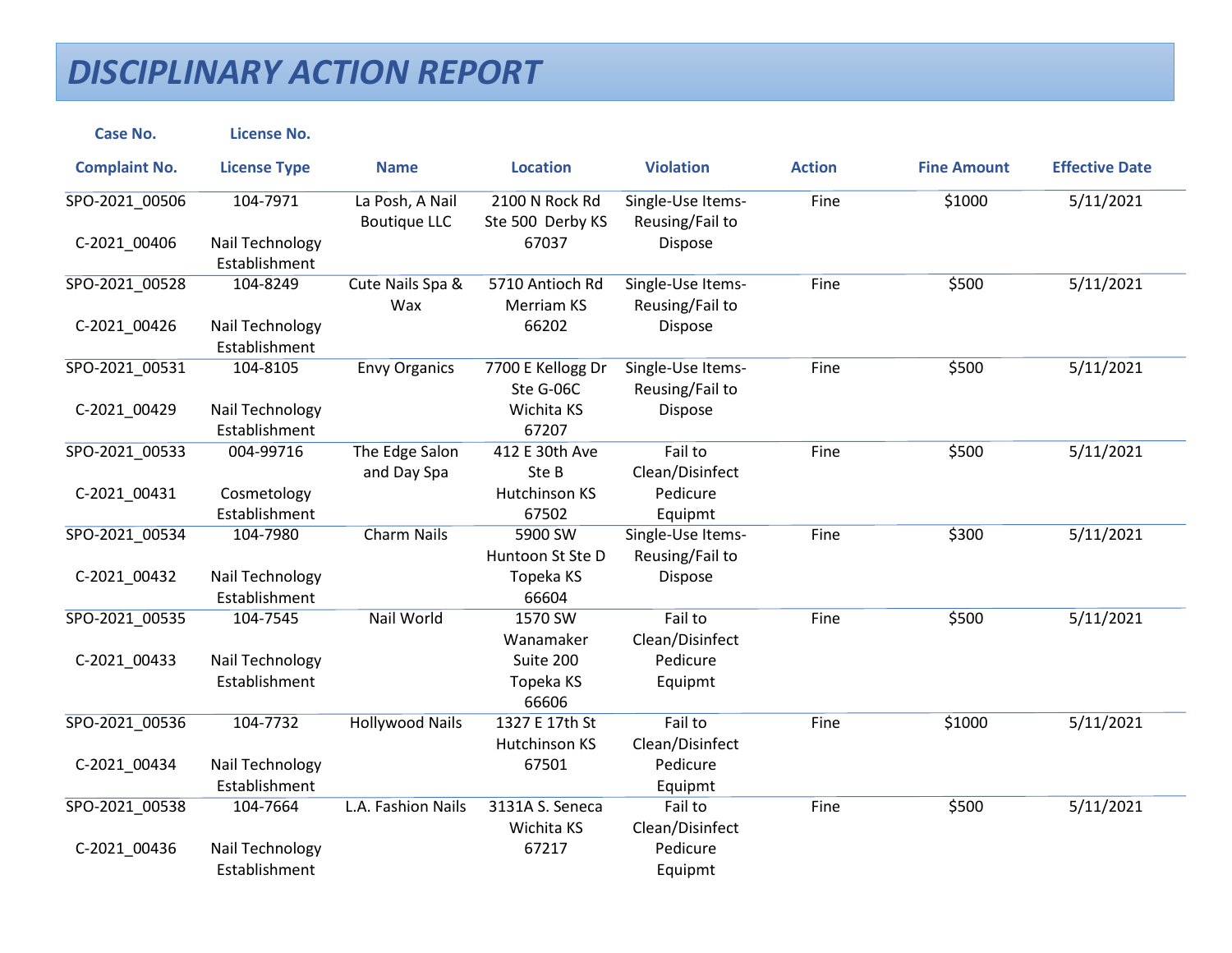| <b>Case No.</b>      | <b>License No.</b>               |                              |                                     |                                      |               |                    |                       |
|----------------------|----------------------------------|------------------------------|-------------------------------------|--------------------------------------|---------------|--------------------|-----------------------|
| <b>Complaint No.</b> | <b>License Type</b>              | <b>Name</b>                  | <b>Location</b>                     | <b>Violation</b>                     | <b>Action</b> | <b>Fine Amount</b> | <b>Effective Date</b> |
| SPO-2021_00538       | 104-7664                         | L.A. Fashion Nails           | 3131A S. Seneca<br>Wichita KS       | Single-Use Items-<br>Reusing/Fail to | Fine          | \$500              | 5/11/2021             |
| C-2021 00436         | Nail Technology<br>Establishment |                              | 67217                               | Dispose                              |               |                    |                       |
| SPO-2021_00539       | 104-8346                         | <b>Urban Nails</b>           | 4817 E Douglas<br>Ste 250 Wichita   | Fail to<br>Clean/Disinfect           | Fine          | \$500              | 5/11/2021             |
| C-2021_00437         | Nail Technology<br>Establishment |                              | KS 67218                            | Pedicure<br>Equipmt                  |               |                    |                       |
| SPO-2021_00539       | 104-8346                         | <b>Urban Nails</b>           | 4817 E Douglas<br>Ste 250 Wichita   | Single-Use Items-<br>Reusing/Fail to | Fine          | \$500              | 5/11/2021             |
| C-2021_00437         | Nail Technology<br>Establishment |                              | KS 67218                            | Dispose                              |               |                    |                       |
| SPO-2021_00544       | 004-8742                         | Cuts 4 You                   | 104 N. State St.<br>Norton KS 67654 | Single-Use Items-<br>Reusing/Fail to | Fine          | \$200              | 5/11/2021             |
| C-2021_00442         | Cosmetology<br>Establishment     |                              |                                     | Dispose                              |               |                    |                       |
| SPO-2021 00546       | 004-11275                        | <b>High</b><br>Maintenance   | 1502 East<br>Harding, Ste. #4       | Single-Use Items-<br>Reusing/Fail to | Fine          | \$500              | 5/11/2021             |
| C-2021_00444         | Cosmetology<br>Establishment     | Salon                        | Garden City KS<br>67846             | Dispose                              |               |                    |                       |
| SPO-2021 00557       | 004-12348                        | Mane Street<br>Salon         | 116 E. Main<br>Ness City KS         | Single-Use Items-<br>Reusing/Fail to | Fine          | \$200              | 5/11/2021             |
| C-2021_00455         | Cosmetology<br>Establishment     |                              | 67560                               | Dispose                              |               |                    |                       |
| SPO-2021_00562       | 104-8000                         | <b>Sunrise Nail</b><br>Salon | 4600 W Kellogg<br>#261 Wichita KS   | Fail to<br>Clean/Disinfect           | Fine          | \$500              | 5/11/2021             |
| C-2021_00460         | Nail Technology<br>Establishment |                              | 67209                               | Pedicure<br>Equipmt                  |               |                    |                       |
| SPO-2021 00563       | 104-8278                         | Victoria's Nails &<br>Spa    | 6447 Nieman Rd<br>Shawnee KS        | Single-Use Items-<br>Reusing/Fail to | Fine          | \$500              | 5/11/2021             |
| C-2021_00461         | Nail Technology<br>Establishment |                              | 66203                               | Dispose                              |               |                    |                       |